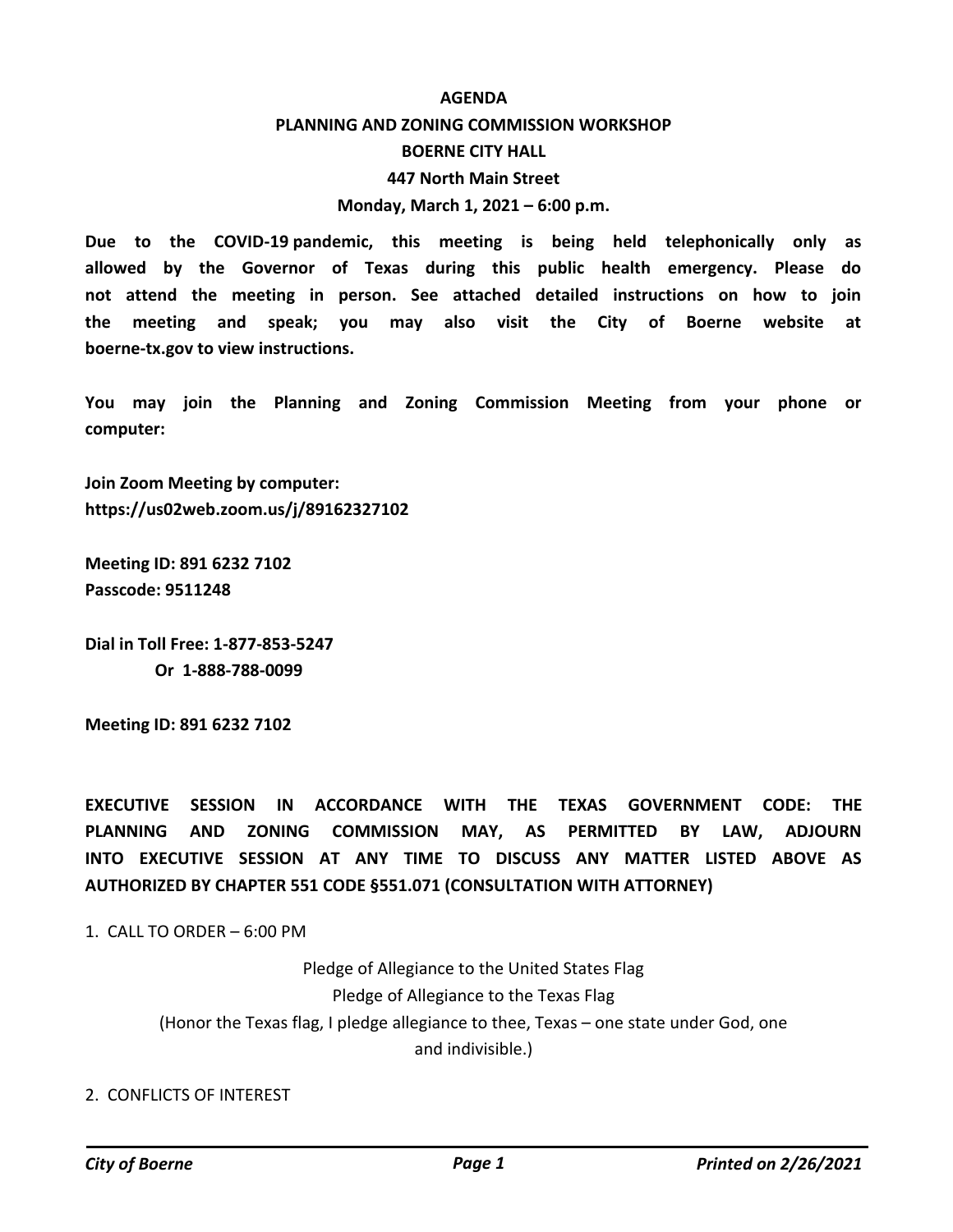3. PUBLIC COMMENTS: This is the opportunity for visitors and guests to address the Planning and Zoning Commission on any issue. The Planning and Zoning Commission may not discuss any presented issue, nor may any action be taken on any issue at this time. (Attorney General opinion – JC-0169)

- 4. CONSENT AGENDA
- THE MINUTES OF THE PLANNING AND ZONING COMMISSION MEETING OF FEBRUARY 1, 2021. **4.A.** [2021-214](http://boerne.legistar.com/gateway.aspx?m=l&id=/matter.aspx?key=5786)

*Attachments:* [Official Meeting Minutes 21-0201](http://boerne.legistar.com/gateway.aspx?M=F&ID=5580d29b-ee41-48f7-8af1-e78019975d9a.pdf)

- CONDITIONAL APPROVAL FOR THE FINAL PLAT FOR E BANDERA, 2.493 ACRES, 6 RESIDENTIAL LOTS AND 0.034 ACRES OF RIGHT-OF-WAY (KAD NO. 300528) AS IS PROVIDED BY ARTICLE 2, SECTION 2.04.001B OF THE SUBDIVISION ORDINANCE. **4.B.** [2021-220](http://boerne.legistar.com/gateway.aspx?m=l&id=/matter.aspx?key=5789)
	- [AIS E Bandera Final Plat 20210301](http://boerne.legistar.com/gateway.aspx?M=F&ID=28b68552-e4b0-44eb-a5ca-ba0d7be88026.doc) [Att 1- Location Map](http://boerne.legistar.com/gateway.aspx?M=F&ID=41e27e70-1271-4e0d-8993-ec3bbd097d28.pdf) [Att 2- Aerial Map](http://boerne.legistar.com/gateway.aspx?M=F&ID=3aaa8932-d3f4-4f18-ab71-78f5046a57ec.pdf) [Att 3 - Master Development Plan - Approved Feb122018](http://boerne.legistar.com/gateway.aspx?M=F&ID=d43c669b-de51-4731-8652-ebc005564f75.pdf) [Att 4 - E Bandera Final Plat](http://boerne.legistar.com/gateway.aspx?M=F&ID=3d36ef92-5b6b-4f76-af7c-adc625d2c4d8.pdf) *Attachments:*

### 5. REGULAR AGENDA:

- TO CONSIDER THE PROPOSED REZONING OF 0.3616 ACRES LOCATED AT 303 HERFF STREET (KAD 23540, IRONS & GRAHAMS ADD LOT 109) FROM R-2, MODERATE-DENSITY RESIDENTIAL DISTRICT, TO R-4, MULTI-FAMILY RESIDENTIAL DISTRICT (ABEL AND PATRICIA GUTIERREZ). **5.A.** [2021-225](http://boerne.legistar.com/gateway.aspx?m=l&id=/matter.aspx?key=5791)
	- I. STAFF PRESENTATION
	- II. PUBLIC HEARING
	- III. MAKE RECOMMENDATION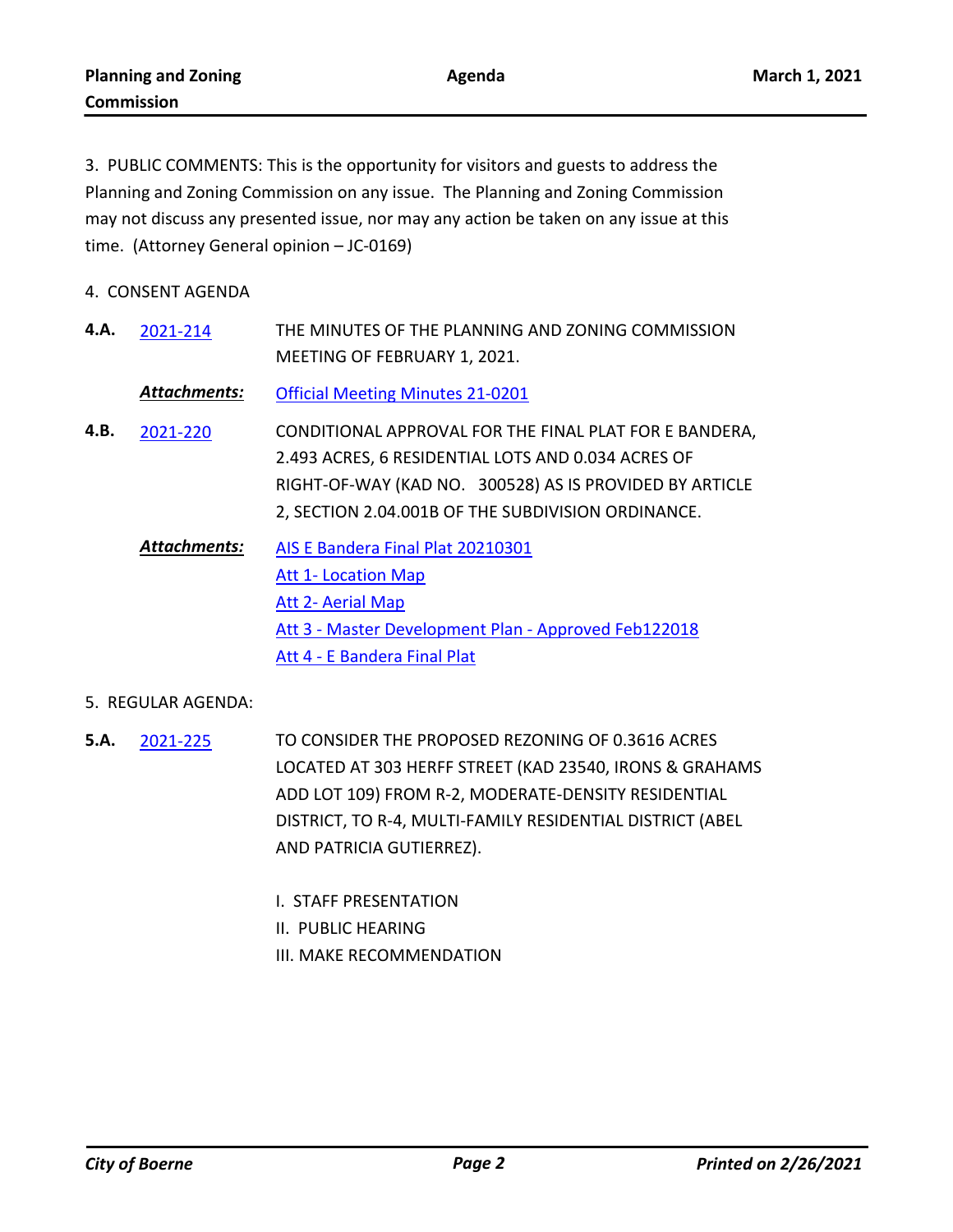|      | <b>Attachments:</b> | AIS - 303 Herff - Rezoning                                    |
|------|---------------------|---------------------------------------------------------------|
|      |                     | <b>Att 1 - Location Map</b>                                   |
|      |                     | <b>Att 2 - Aerial Map</b>                                     |
|      |                     | <b>Att 3 - Current Zoning</b>                                 |
|      |                     | <b>Att 4 - Proposed Zoning</b>                                |
|      |                     | Att 5 - FLU Map                                               |
|      |                     | Att 6 - Zoning Description                                    |
|      |                     | Att 7 - Zoning Use Table R2-R4                                |
|      |                     | Att 8 - Site Plan                                             |
| 5.B. | 2021-226            | TO CONSIDER THE PROPOSED ADOPTION OF THE REVISED              |
|      |                     | ZONING MAP AND AMENDMENTS TO THE UNIFIED                      |
|      |                     | DEVELOPMENT CODE (UDC).                                       |
|      | Attachments:        | Summary - Zoning - Mar 2021                                   |
|      |                     | Att 1 - New Zoning Districts                                  |
|      |                     | Att 2 - Proposed Amendments to Table of Uses - Commercial     |
| 5.C. | 2021-227            | CONSIDER THE PRELIMINARY PLAT FOR BENT TREE UNIT 3, 40.04     |
|      |                     | ACRES, 25 RESIDENTIAL LOTS, 2 OPEN SPACE LOT, AND 2.77        |
|      |                     | ACRES OF PRIVATE RIGHT-OF-WAY (KAD NO. 13824). TAKE           |
|      |                     | NECESSARY ACTION.                                             |
|      |                     |                                                               |
|      | Attachments:        | AIS Bent Tree Unit 3 Prelim Plat 20210301                     |
|      |                     | Att 1 - Location Map Bent Tree Unit 3 Preliminary Plat Page 1 |
|      |                     | Att 2 - Aerial Map Bent Tree Unit 3                           |
|      |                     | Att 3 - Bent Tree Master Develpoment Plan 20210208            |
|      |                     | Att 4 - Bent Tree Unit 3 Preliminary Plat                     |
| 5.D. | 2021-240            | CONSIDER THE PRELIMINARY PLAT FOR REGENT PARK UNIT 9,         |
|      |                     | 89.182 ACRES, 110 RESIDENTIAL LOTS, 7 OPEN SPACE LOT, AND     |
|      |                     | 8.688 ACRES OF RIGHT-OF-WAY (KAD NO. 291871, 291872, and      |
|      |                     | 306990). TAKE NECESSARY ACTION.                               |
|      | <b>Attachments:</b> | AIS Regent Park Unit 9 Prelim Plat 20210301                   |
|      |                     | <b>Att 1 - Location Map Regent Park</b>                       |
|      |                     | Att 2 - Aerial Map Regent Park Unit 9                         |
|      |                     | Att 3 - Regent Park Master Plan Mylar May0117                 |
|      |                     | Att 4 - Regent Park Unit 9 Preliminary Plat                   |
|      |                     |                                                               |

6. DISCUSSION ITEM: